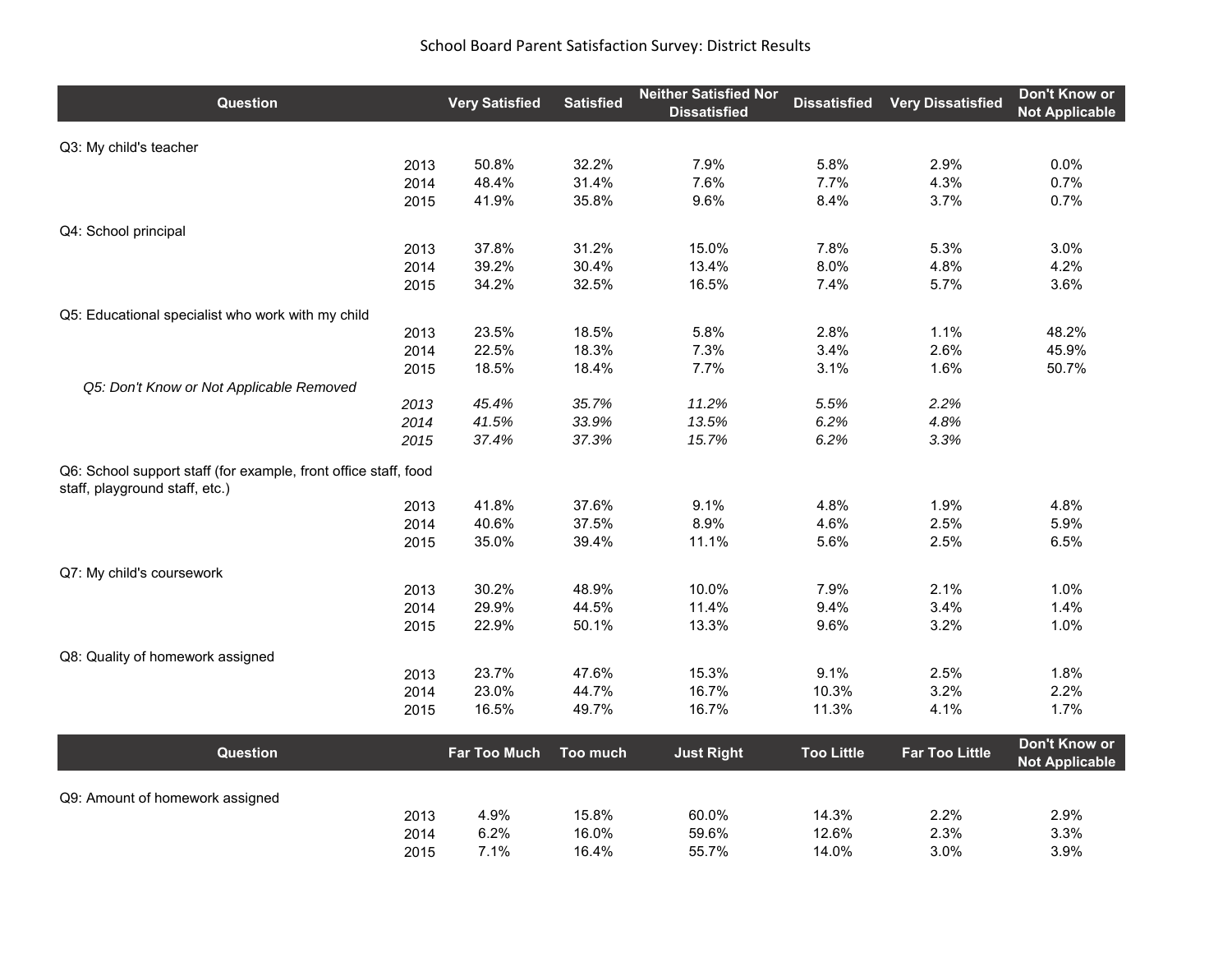| Question                                  | <b>Very Satisfied</b> | <b>Satisfied</b> | <b>Neither Satisfied Nor</b><br><b>Dissatisfied</b> | <b>Dissatisfied</b> | <b>Very Dissatisfied</b> | Don't Know or<br><b>Not Applicable</b> |
|-------------------------------------------|-----------------------|------------------|-----------------------------------------------------|---------------------|--------------------------|----------------------------------------|
| Q10: After school tutorials               |                       |                  |                                                     |                     |                          |                                        |
| 2013                                      | 17.4%                 | 27.2%            | 8.8%                                                | 5.8%                | 2.9%                     | 37.8%                                  |
| 2014                                      | 17.6%                 | 24.4%            | 10.7%                                               | 5.8%                | 2.7%                     | 38.7%                                  |
| 2015                                      | 14.2%                 | 27.4%            | 9.3%                                                | 6.1%                | 2.7%                     | 40.3%                                  |
| Q10: Don't Know or Not Applicable Removed |                       |                  |                                                     |                     |                          |                                        |
| 2013                                      | 28.0%                 | 43.8%            | 14.2%                                               | 9.3%                | 4.7%                     |                                        |
| 2014                                      | 28.8%                 | 39.8%            | 17.4%                                               | 9.5%                | 4.4%                     |                                        |
| 2015                                      | 23.7%                 | 45.9%            | 15.6%                                               | 10.3%               | 4.5%                     |                                        |
| Q11: Grading system                       |                       |                  |                                                     |                     |                          |                                        |
| 2013                                      | 13.7%                 | 52.5%            | 17.9%                                               | 8.3%                | 3.4%                     | 4.1%                                   |
| 2014                                      | 13.9%                 | 49.9%            | 19.0%                                               | 8.9%                | 3.8%                     | 4.5%                                   |
| 2015                                      | 12.1%                 | 49.4%            | 20.1%                                               | 10.5%               | 3.8%                     | 4.2%                                   |
| Q12: Special education services           |                       |                  |                                                     |                     |                          |                                        |
| 2013                                      | 6.8%                  | 7.8%             | 5.9%                                                | 2.8%                | 2.3%                     | 74.4%                                  |
| 2014                                      | 6.8%                  | 8.8%             | 5.9%                                                | 3.5%                | 2.4%                     | 72.5%                                  |
| 2015                                      | 4.9%                  | 7.2%             | 4.9%                                                | 2.4%                | 2.3%                     | 78.4%                                  |
| Q12: Don't Know or Not Applicable Removed |                       |                  |                                                     |                     |                          |                                        |
| 2013                                      | 26.6%                 | 30.6%            | 23.0%                                               | 10.8%               | 9.0%                     |                                        |
| 2014                                      | 24.7%                 | 32.1%            | 21.6%                                               | 12.8%               | 8.7%                     |                                        |
| 2015                                      | 22.5%                 | 33.2%            | 22.7%                                               | 10.9%               | 10.7%                    |                                        |
| Q13: Gifted services                      |                       |                  |                                                     |                     |                          |                                        |
| 2013                                      | 6.9%                  | 10.1%            | 7.1%                                                | 5.9%                | 4.1%                     | 65.8%                                  |
| 2014                                      | 6.3%                  | 10.4%            | 7.2%                                                | 4.6%                | 3.7%                     | 67.8%                                  |
| 2015                                      | 5.3%                  | 7.6%             | 6.2%                                                | 4.4%                | 3.7%                     | 72.7%                                  |
| Q13: Don't Know or Not Applicable Removed |                       |                  |                                                     |                     |                          |                                        |
| 2013                                      | 20.2%                 | 29.7%            | 20.9%                                               | 17.1%               | 12.1%                    |                                        |
| 2014                                      | 19.5%                 | 32.2%            | 22.3%                                               | 14.4%               | 11.6%                    |                                        |
| 2015                                      | 19.6%                 | 27.7%            | 22.8%                                               | 16.3%               | 13.7%                    |                                        |
| Q14: Support for college readiness        |                       |                  |                                                     |                     |                          |                                        |
| 2013                                      | 13.1%                 | 20.7%            | 10.9%                                               | 4.3%                | 2.1%                     | 49.0%                                  |
| 2014                                      | 13.7%                 | 19.5%            | 11.4%                                               | 4.6%                | 2.6%                     | 48.2%                                  |
| 2015                                      | 11.4%                 | 21.6%            | 11.5%                                               | 5.8%                | 2.7%                     | 47.1%                                  |
| Q14: Don't Know or Not Applicable Removed |                       |                  |                                                     |                     |                          |                                        |
| 2013                                      | 25.6%                 | 40.5%            | 21.4%                                               | 8.4%                | 4.1%                     |                                        |
| 2014                                      | 26.5%                 | 37.7%            | 21.9%                                               | 8.9%                | 5.0%                     |                                        |
| 2015                                      | 21.4%                 | 40.8%            | 21.7%                                               | 10.9%               | 5.1%                     |                                        |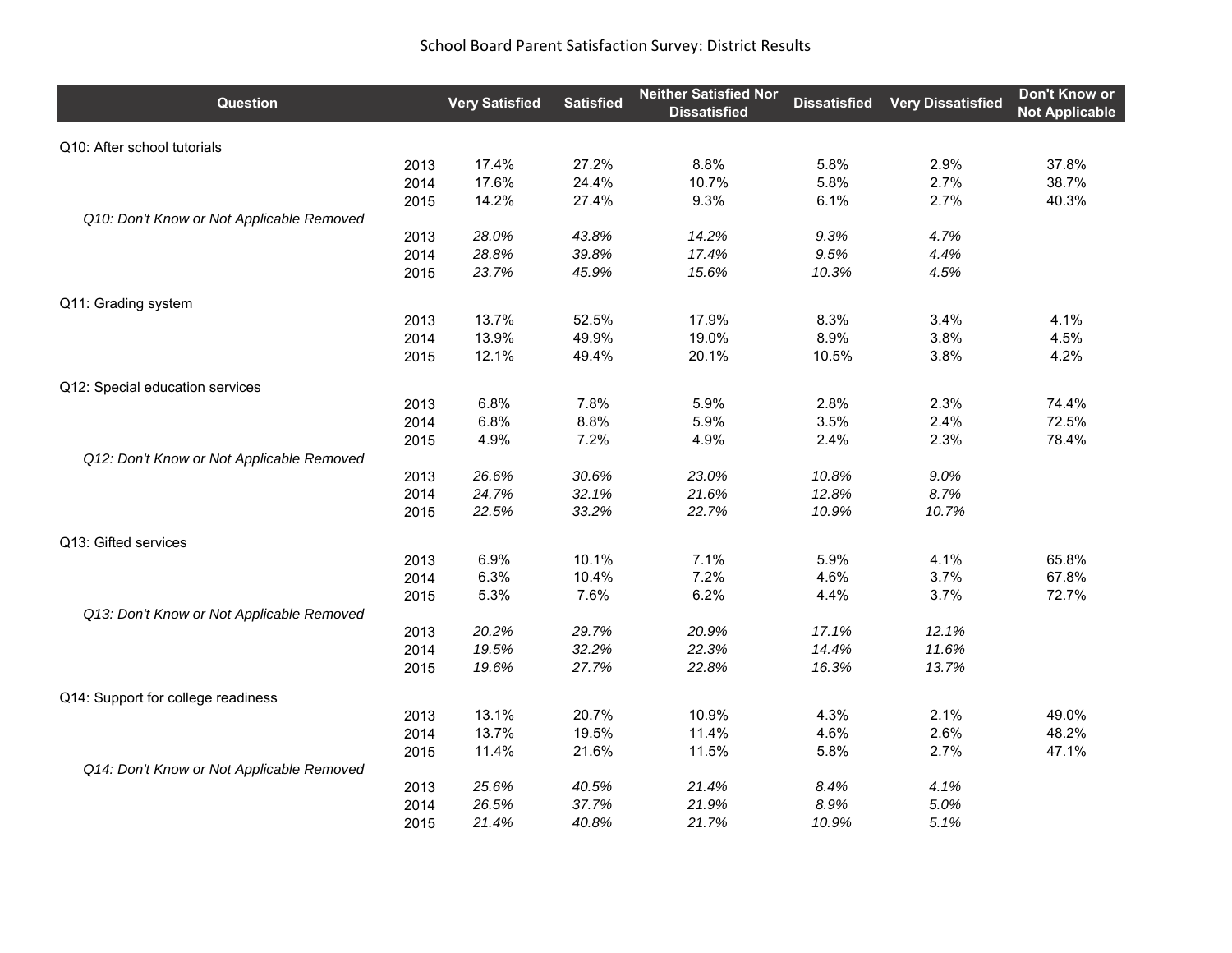| Question                                  | <b>Very Satisfied</b> | <b>Satisfied</b> | <b>Neither Satisfied Nor</b><br><b>Dissatisfied</b> | <b>Dissatisfied</b> | <b>Very Dissatisfied</b> | Don't Know or<br><b>Not Applicable</b> |
|-------------------------------------------|-----------------------|------------------|-----------------------------------------------------|---------------------|--------------------------|----------------------------------------|
| Q15: Support for career readiness         |                       |                  |                                                     |                     |                          |                                        |
| 2013                                      | 6.6%                  | 16.5%            | 13.5%                                               | 4.4%                | 1.8%                     | 57.3%                                  |
| 2014                                      | 8.3%                  | 15.4%            | 13.3%                                               | 4.6%                | 2.3%                     | 56.1%                                  |
| 2015                                      | 6.9%                  | 16.4%            | 13.5%                                               | 5.5%                | 2.4%                     | 55.3%                                  |
| Q15: Don't Know or Not Applicable Removed |                       |                  |                                                     |                     |                          |                                        |
| 2013                                      | 15.3%                 | 38.6%            | 31.6%                                               | 10.3%               | 4.2%                     |                                        |
| 2014                                      | 19.0%                 | 35.0%            | 30.3%                                               | 10.5%               | 5.2%                     |                                        |
| 2015                                      | 15.4%                 | 36.6%            | 30.3%                                               | 12.2%               | 5.5%                     |                                        |
| Q16: School sports                        |                       |                  |                                                     |                     |                          |                                        |
| 2013                                      | 10.9%                 | 24.3%            | 14.0%                                               | 7.5%                | 3.5%                     | 39.8%                                  |
| 2014                                      | 12.3%                 | 23.1%            | 13.6%                                               | 7.7%                | 3.8%                     | 39.5%                                  |
| 2015                                      | 8.7%                  | 22.1%            | 12.3%                                               | 8.4%                | 4.2%                     | 44.3%                                  |
| Q16: Don't Know or Not Applicable Removed |                       |                  |                                                     |                     |                          |                                        |
| 2013                                      | 18.1%                 | 40.3%            | 23.3%                                               | 12.4%               | 5.9%                     |                                        |
| 2014                                      | 20.3%                 | 38.1%            | 22.5%                                               | 12.8%               | 6.3%                     |                                        |
| 2015                                      | 15.6%                 | 39.7%            | 22.1%                                               | 15.0%               | 7.5%                     |                                        |
| Q17: Extra-curricular activities          |                       |                  |                                                     |                     |                          |                                        |
| 2013                                      | 16.8%                 | 34.3%            | 14.6%                                               | 6.9%                | 2.4%                     | 25.1%                                  |
| 2014                                      | 16.8%                 | 35.4%            | 15.1%                                               | 6.1%                | 2.1%                     | 24.5%                                  |
| 2015                                      | 13.1%                 | 36.5%            | 13.8%                                               | 7.9%                | 2.5%                     | 26.3%                                  |
| Q17: Don't Know or Not Applicable Removed |                       |                  |                                                     |                     |                          |                                        |
| 2013                                      | 22.4%                 | 45.8%            | 19.5%                                               | 9.2%                | 3.2%                     |                                        |
| 2014                                      | 22.3%                 | 46.9%            | 20.0%                                               | 8.1%                | 2.7%                     |                                        |
| 2015                                      | 17.8%                 | 49.5%            | 18.7%                                               | 10.7%               | 3.4%                     |                                        |
| Q18: Opportunities for parent involvement |                       |                  |                                                     |                     |                          |                                        |
| 2013                                      | 31.6%                 | 48.1%            | 12.4%                                               | 3.1%                | 1.2%                     | 3.6%                                   |
| 2014                                      | 30.2%                 | 45.8%            | 13.5%                                               | 3.5%                | 2.6%                     | 4.5%                                   |
| 2015                                      | 21.3%                 | 48.5%            | 18.7%                                               | 5.2%                | 1.7%                     | 4.7%                                   |
| Q19: School discipline                    |                       |                  |                                                     |                     |                          |                                        |
| 2013                                      | 19.2%                 | 42.5%            | 13.6%                                               | 7.4%                | 3.2%                     | 14.1%                                  |
| 2014                                      | 19.5%                 | 40.6%            | 13.4%                                               | 7.1%                | 4.5%                     | 14.9%                                  |
| 2015                                      | 14.3%                 | 38.7%            | 15.1%                                               | 9.1%                | 5.6%                     | 17.3%                                  |
| Q19: Don't Know or Not Applicable Removed |                       |                  |                                                     |                     |                          |                                        |
| 2013                                      | 22.4%                 | 49.5%            | 15.8%                                               | 8.6%                | 3.7%                     |                                        |
| 2014                                      | 22.9%                 | 47.7%            | 15.8%                                               | 8.4%                | 5.2%                     |                                        |
| 2015                                      | 17.3%                 | 46.7%            | 18.3%                                               | 10.9%               | 6.8%                     |                                        |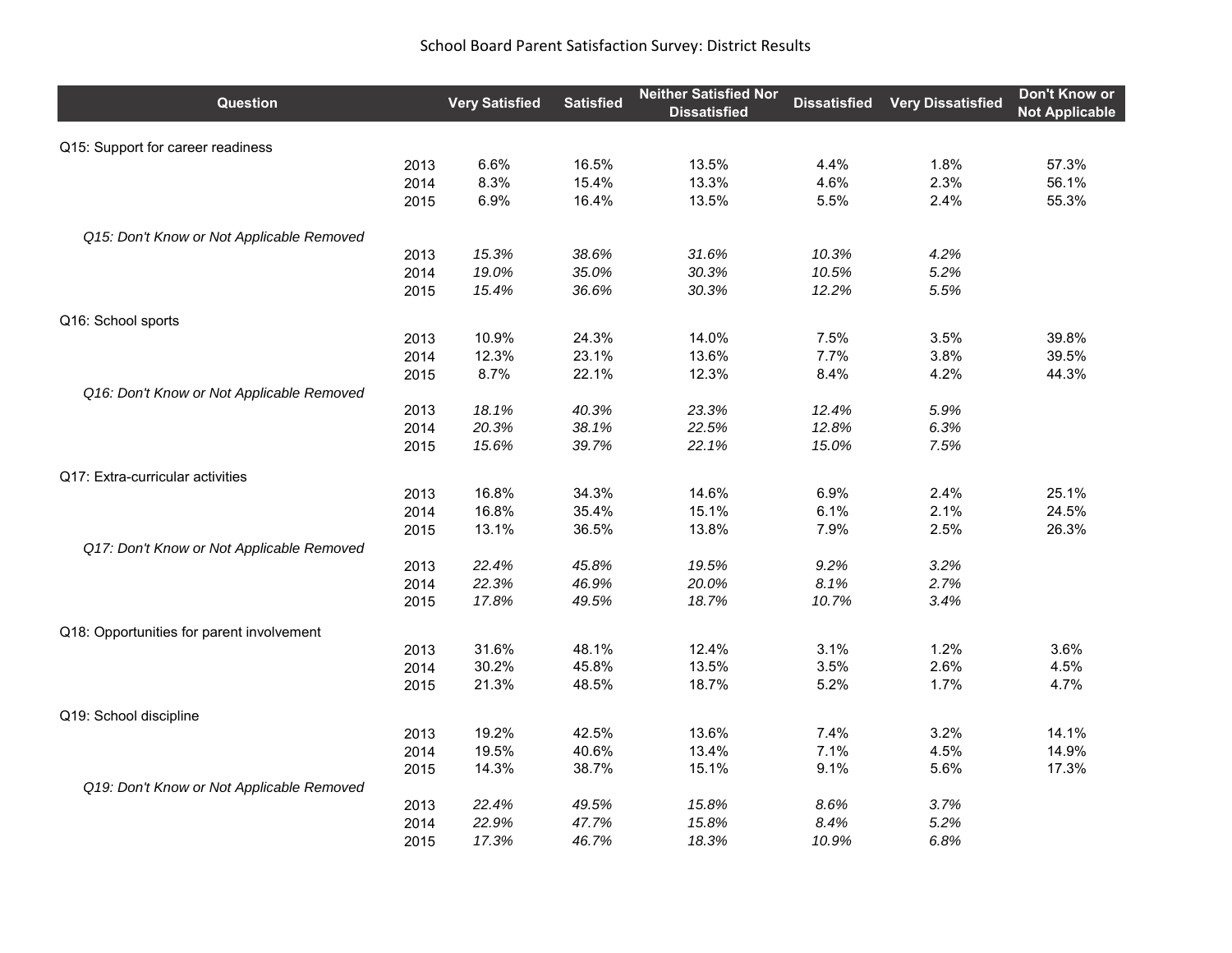| Question                                     | <b>Very Satisfied</b> | <b>Satisfied</b> | <b>Neither Satisfied Nor</b><br><b>Dissatisfied</b> | <b>Dissatisfied</b> | <b>Very Dissatisfied</b> | Don't Know or<br><b>Not Applicable</b> |
|----------------------------------------------|-----------------------|------------------|-----------------------------------------------------|---------------------|--------------------------|----------------------------------------|
| Q20: Progress updates received from teachers |                       |                  |                                                     |                     |                          |                                        |
| 2013                                         | 27.2%                 | 39.6%            | 13.7%                                               | 13.2%               | 4.9%                     | 1.4%                                   |
| 2014                                         | 25.0%                 | 38.9%            | 15.2%                                               | 13.6%               | 5.3%                     | 2.0%                                   |
| 2015                                         | 18.5%                 | 38.9%            | 17.1%                                               | 16.7%               | 6.5%                     | 2.3%                                   |
| Q21: Communication from my child's school    |                       |                  |                                                     |                     |                          |                                        |
| 2013                                         | 35.0%                 | 47.6%            | 8.8%                                                | 5.9%                | 2.3%                     | 0.4%                                   |
| 2014                                         | 33.0%                 | 46.0%            | 10.6%                                               | 6.3%                | 3.6%                     | 0.7%                                   |
| 2015                                         | 26.9%                 | 48.2%            | 13.9%                                               | 7.4%                | 3.2%                     | 0.5%                                   |
| Q22: Communication from the school district  |                       |                  |                                                     |                     |                          |                                        |
| 2013                                         | 21.4%                 | 50.4%            | 18.3%                                               | 4.9%                | 2.0%                     | 3.2%                                   |
| 2014                                         | 19.6%                 | 48.9%            | 19.9%                                               | 4.7%                | 2.9%                     | 4.0%                                   |
| 2015                                         | 17.2%                 | 51.4%            | 20.3%                                               | 5.5%                | 2.7%                     | 2.9%                                   |
| Q23: School district website                 |                       |                  |                                                     |                     |                          |                                        |
| 2013                                         | 20.3%                 | 53.8%            | 16.8%                                               | 4.6%                | 1.4%                     | 3.1%                                   |
| 2014                                         | 18.5%                 | 51.4%            | 18.4%                                               | 5.6%                | 2.1%                     | 4.0%                                   |
| 2015                                         | 13.6%                 | 50.2%            | 22.3%                                               | 7.0%                | 2.3%                     | 4.6%                                   |
| Q24: Availability of translation service     |                       |                  |                                                     |                     |                          |                                        |
| 2013                                         | 3.8%                  | 7.4%             | 5.3%                                                | 0.7%                | 0.4%                     | 82.4%                                  |
| 2014                                         | 4.2%                  | 8.5%             | 5.3%                                                | 0.6%                | 1.0%                     | 80.4%                                  |
| 2015                                         | 2.8%                  | 6.8%             | 5.0%                                                | 1.4%                | 0.8%                     | 83.2%                                  |
| Q24: Don't Know or Not Applicable Removed    |                       |                  |                                                     |                     |                          |                                        |
| 2013                                         | 21.4%                 | 42.2%            | 30.0%                                               | 4.2%                | 2.2%                     |                                        |
| 2014                                         | 21.5%                 | 43.4%            | 26.9%                                               | 3.1%                | 5.2%                     |                                        |
| 2015                                         | 16.9%                 | 40.6%            | 29.6%                                               | 8.2%                | 4.8%                     |                                        |
| Q25: School bus and bus driver               |                       |                  |                                                     |                     |                          |                                        |
| 2013                                         | 16.7%                 | 20.3%            | 6.1%                                                | 3.2%                | 2.3%                     | 51.5%                                  |
| 2014                                         | 17.9%                 | 19.7%            | 5.9%                                                | 3.0%                | 2.3%                     | 51.3%                                  |
| 2015                                         | 12.5%                 | 19.8%            | 6.2%                                                | 3.5%                | 1.5%                     | 56.7%                                  |
| Q25: Don't Know or Not Applicable Removed    |                       |                  |                                                     |                     |                          |                                        |
| 2013                                         | 34.4%                 | 41.8%            | 12.6%                                               | 6.5%                | 4.8%                     |                                        |
| 2014                                         | 36.7%                 | 40.4%            | 12.0%                                               | 6.2%                | 4.8%                     |                                        |
| 2015                                         | 28.7%                 | 45.6%            | 14.3%                                               | 8.1%                | 3.4%                     |                                        |